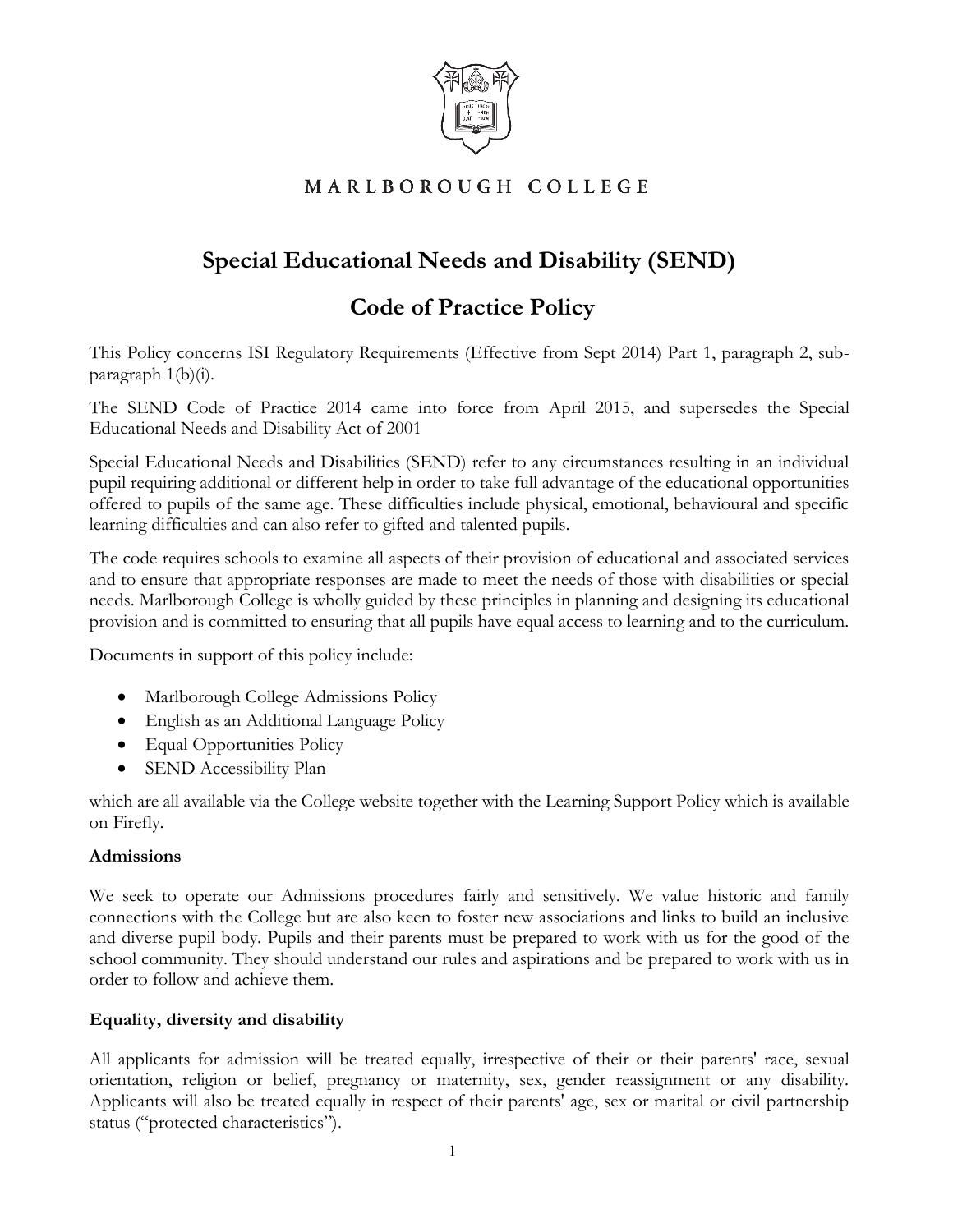The College is inclusive and welcomes applicants with disabilities and special educational needs. The College currently has limited facilities for the disabled but will do all that is reasonable to comply with its legal and moral responsibilities under the Equality Act 2010 in order to accommodate the needs of applicants who have disabilities for which, with reasonable adjustments, the College can cater adequately.

Parents of a child who has any disability or special educational needs should provide the College with full details on enrolment. The College needs to be aware of any particular requirements which may affect a child's ability to participate in the admissions procedure and to take full advantage of the education provided at the College.

The College shall determine the reasonable adjustments that are required for the applicant based on the information provided, in accordance with the College's obligations under equality legislation. The College will consult with parents about the adjustments which can reasonably be made to ensure that the application procedure is accessible for the child and that the College can cater adequately for the child should an offer of a place be made.

#### **Appointment of Staff**

Marlborough College declares itself to be an Equal Opportunities Employer and is opposed to any form of discrimination against its staff or potential staff on the grounds of their race, colour, nationality, ethnic or national origins, sex or marital status, disability, sexual orientation, age or religious beliefs and practices. The College will ensure that, whenever practicable, physical handicap or disability is in itself no bar to recruitment, promotion or training.

The College expects and places an obligation upon all its managers and staff to respect and act in accordance with both the letter and the spirit of the policy.

The College has a duty under the SEND Code of Practice 2014 to ensure that less favourable treatment does not occur in the following areas:

- 1. curriculum
- 2. teaching and learning
- 3. timetabling, classroom and school organization and setting
- 4. serving of school meals
- 5. interaction with peers, societies and activities
- 6. assessment and exam arrangements
- 7. school discipline
- 8. exclusion/suspension procedures
- 9. preparation of pupils for their next phase of education

All of these are bound by the limits of reasonable adjustment as detailed in the Disabilities & Discrimination Act 2005.

Marlborough College's Special Educational Needs provision of assessment and examination arrangements falls under the jurisdiction of the Head of Learning Support and is described fully in the Learning Support Policy Document. We endeavour to ensure that all subjects are available to each pupil but do on occasions allow a modified curriculum in response to the needs of an individual's learning profile.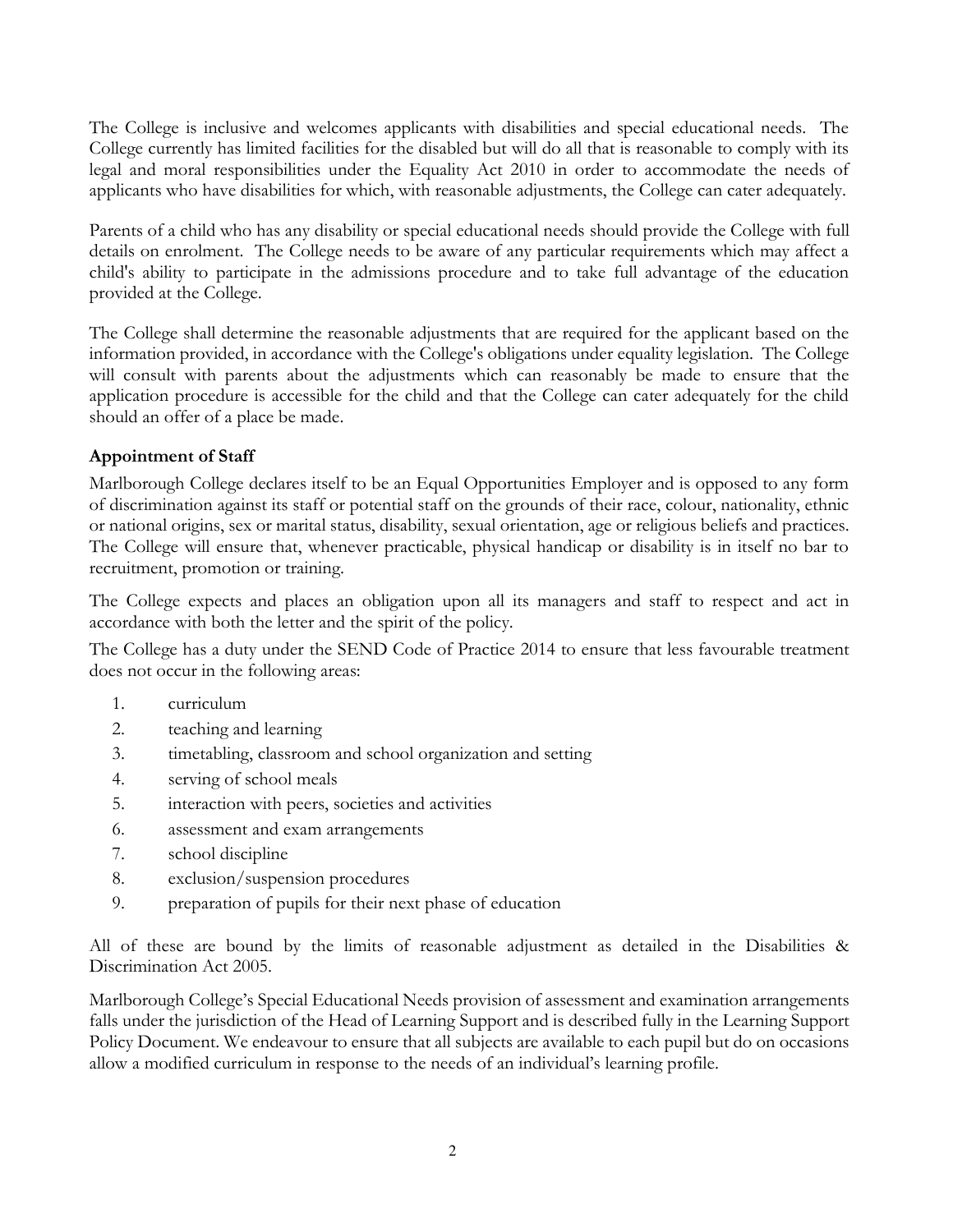#### **Curriculum Activities**

The Curriculum at Marlborough is designed to help pupils to discover and develop their talents in the broadest sense. Rigorous academic programmes and high-quality teaching will, it is hoped, instill a love of learning for its own sake amongst pupils.

The College's curriculum broadly follows and extends the National Curriculum to allow for a proper combination of breadth and specialisation. It is designed to stimulate, challenge and support all pupils. The curriculum is inclusive, and fosters development of the key competencies: speaking, listening, literacy and numeracy.

The Marlborough College curriculum is designed to ensure that every individual maximises their potential. There is a clear focus placed upon success in public examinations, but the College also takes seriously its responsibility in preparing pupils to succeed beyond the College, at University, and in their subsequent career.

The organization of the educational provision for any pupil with a special educational need is detailed in the Learning Support Policy document.

In the delivery of the curriculum, allowances are made for disabled pupils (e.g. by allowing additional time); access to computer technology appropriate to pupils with disabilities is available, and all pupils are encouraged to take part in Music, Drama and physical activities. In general there are high expectations of all pupils, and staff seek to remove all barriers to learning and participation.

#### **Co-curricular Activities**

The range of sporting activities offered by the College ensures that there are a number of activities suited to disabled pupils; any individual pupil's particular needs are likely to make adjustments easier to achieve in some sports than others. The specialist courses in individual sports available to coaching staff now invariably include training in meeting the needs of the disabled, and staff are supported in attending courses as and when possible. The College will endeavour to ensure that all disabled pupils are able to participate in some sporting activity.

The range of co-curricular activities is sufficiently extensive and varied to ensure that disabled pupils are able to participate fully in the College's co-curricular programme. School visits, including overseas visits, are made accessible to all pupils irrespective of attainment or impairment.

Marlborough College will, wherever possible, make reasonable adjustment to allow SEND pupils to access the full educational and learning experiences that the school provides. However, under the reasonable adjustments duty, the College also has to consider:

- 1. the need to maintain academic, musical, sporting and other standards for the pupil body as a whole;
- 2. the financial resources available to the school;
- 3. the health and safety requirements the SEND Code of Practice 2014 does not override the School's duties under Health and Safety legislation;
- 4. the interests of the other pupils and persons who may be admitted to the school as pupils.

In the event that a pupil's co-curricular or recreational activities are limited by their SEND profile, alternative opportunities will be made available wherever possible.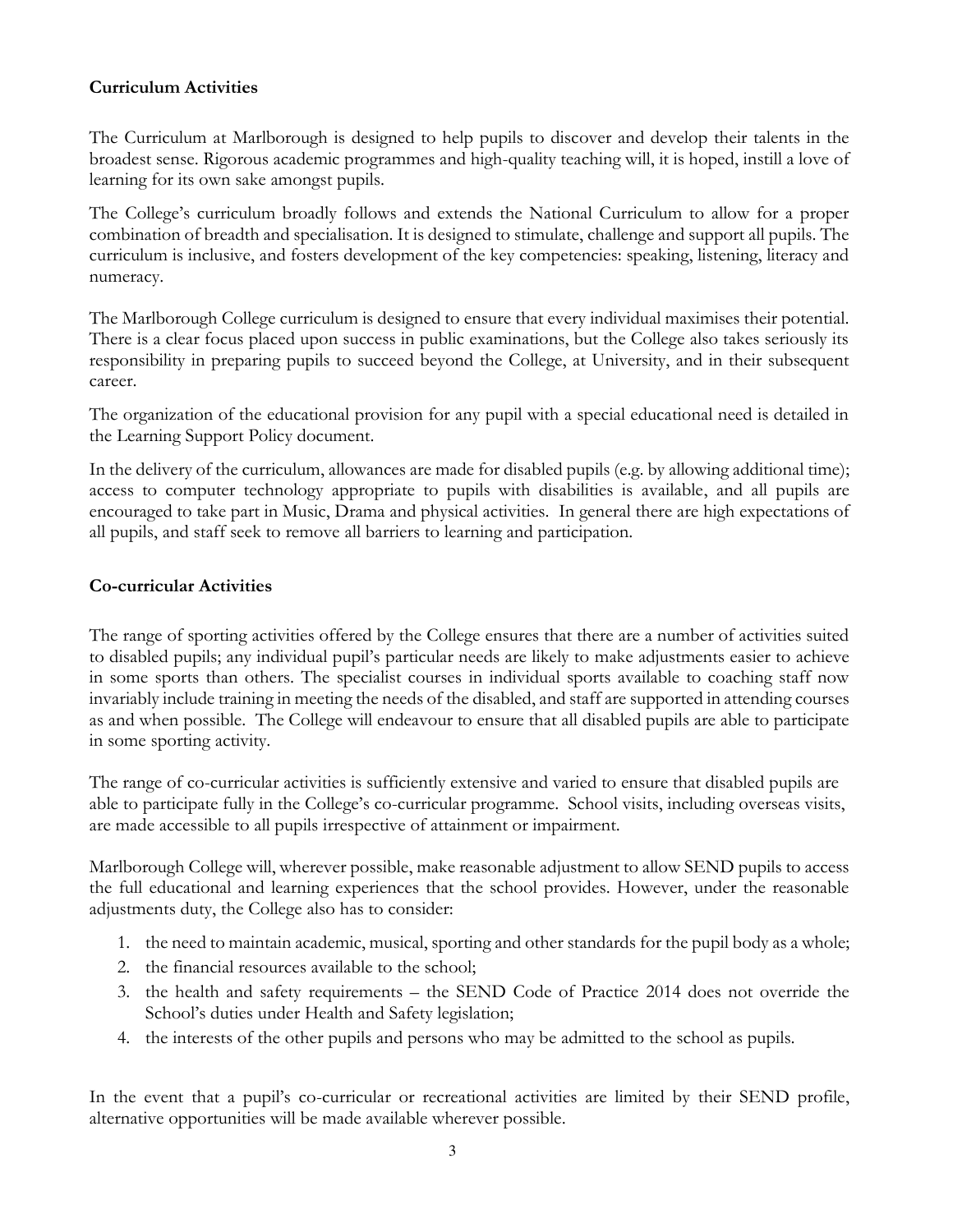#### **Accessibility: Buildings and Site**

Under the SEND Code of Practice 2014, the school has a planning duty to audit access to buildings and facilities. Such access audits are incorporated in the School's plans for future development.

Marlborough College's SEND Accessibility Audit and Action Plan considers the implications of a large site which is not uniformly flat, and recognises that any child with impaired mobility will face some difficulties in moving around the grounds. While reasonable adjustment will always be made for individuals if possible, the site is not suitable for those with severe physical impairments or disabilities.

As a historic building with a large campus, access to some areas of the school/some buildings could be difficult for pupils with a physical disability. It is not always possible to make a reasonable adjustment to the structure or facilities but every effort is made on an individual basis to support and accommodate any pupil for whom these issues are identified as challenging.

#### **Annual Accessibility Audit Committee**

The College Accessibility Audit Committee serves to conduct a thorough audit of the College's SEND Code of Practice compliance and appraise the on-going achievement of objectives specified in the SEND Accessibility Audit and Action Plan.

#### **Awareness and Observance of the Policy**

The College will take steps to ensure awareness and observance of this policy by referencing the policy in the Common Room Handbook. Existing policies (e.g. Equal Opportunities) will be reviewed and amended as necessary to ensure that due recognition is given to the needs of the disabled. Opportunities will be sought to raise awareness of the Policy and its implications through staff training. As appropriate, further written guidance will be issued to staff and contractors.

#### **Claims of unlawful discrimination**

Any claim of unlawful discrimination under the SEND Code of Practice must come from the parent not the child. In the first instance the complaint should be made to the school and follow the school's Complaints Procedure.

#### **Gifted and Talented Pupils**

The school recognizes gifted and talented pupils as having special educational needs, and individual teachers and tutors differentiate their work in response to the needs of this group. These pupils are recognised in a number of ways, for instance as award holders or as members of specific departmental societies.

Author: Deputy Head (Academic) Where found: College Website Policy Date: Michaelmas 2021 Policy Review: Michaelmas 2022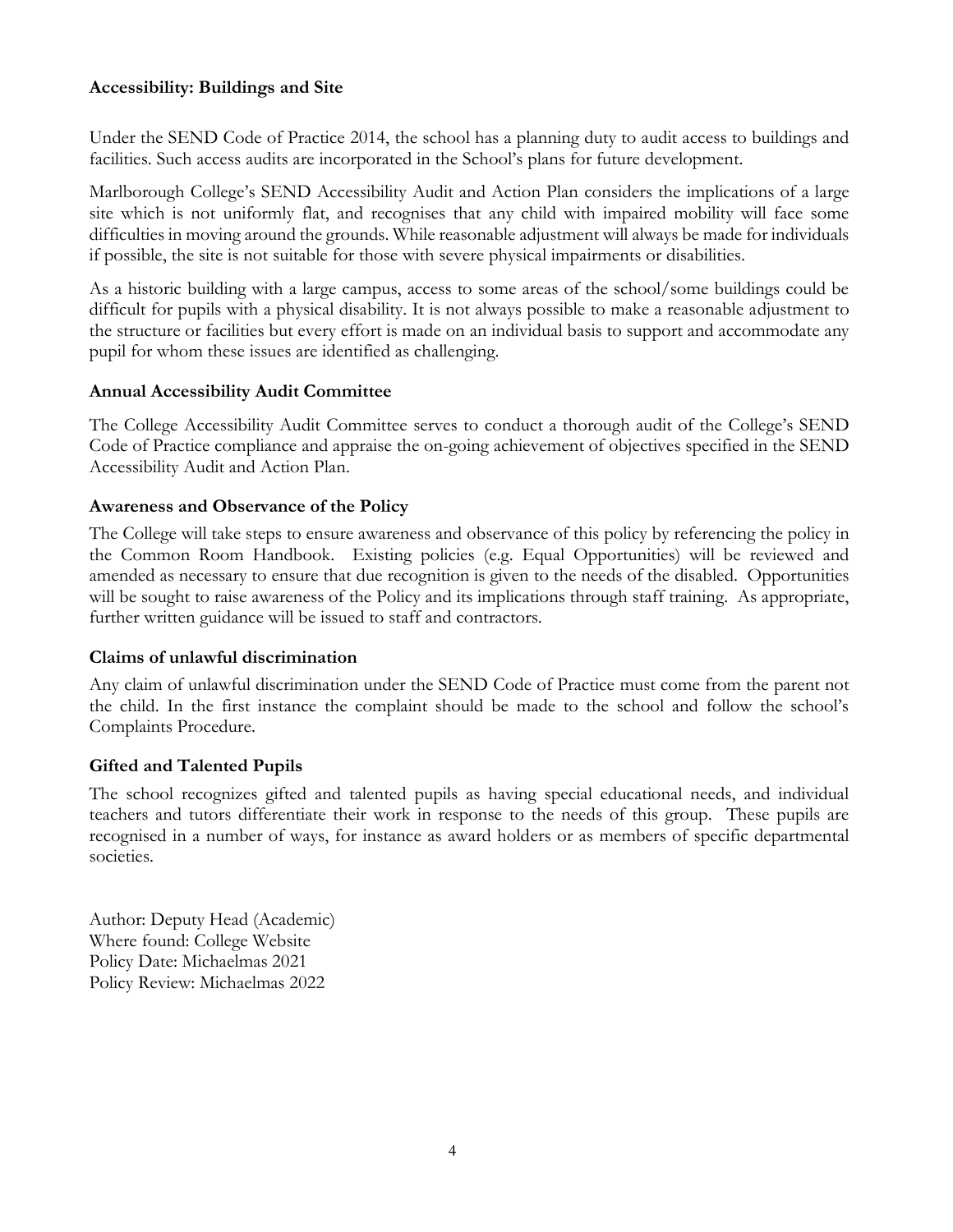$A$  p  $p$  e n d i x  $A$ 



## MARLBOROUGH COLLEGE

# *SEND Form*

## *Learning difficulties and disability*

## $13 + E N TR Y$

**All parents are required to complete and sign this form** in order for the College to comply with the statutory requirements of the Special Educational Needs and Disability (SEND) Code of Practice 2014.

| <b>Declaration</b> (please tick/complete as necessary and sign overleaf)                     |  |  |  |  |  |
|----------------------------------------------------------------------------------------------|--|--|--|--|--|
| I confirm that my child has no learning difficulty or disability of which I am aware         |  |  |  |  |  |
| My child has the learning difficulties or disabilities outlined in Sections A, B and C below |  |  |  |  |  |

#### **Section A: Learning difficulties**

1. The College provides appropriate learning support for pupils who have, or ever have had, learning difficulties.

2. If your child has, or has had, learning difficulties please provide the following information:

Was dyslexia, or any other specific learning difficulty, confirmed in an assessment by a Chartered Educational Psychologist (EP) or other qualified professional? If so, please give details and enclose a copy of the report, or confirm that an EP report has already been sent.

What support was given? Please give details, (e.g. My child has weekly one to one support lessons).